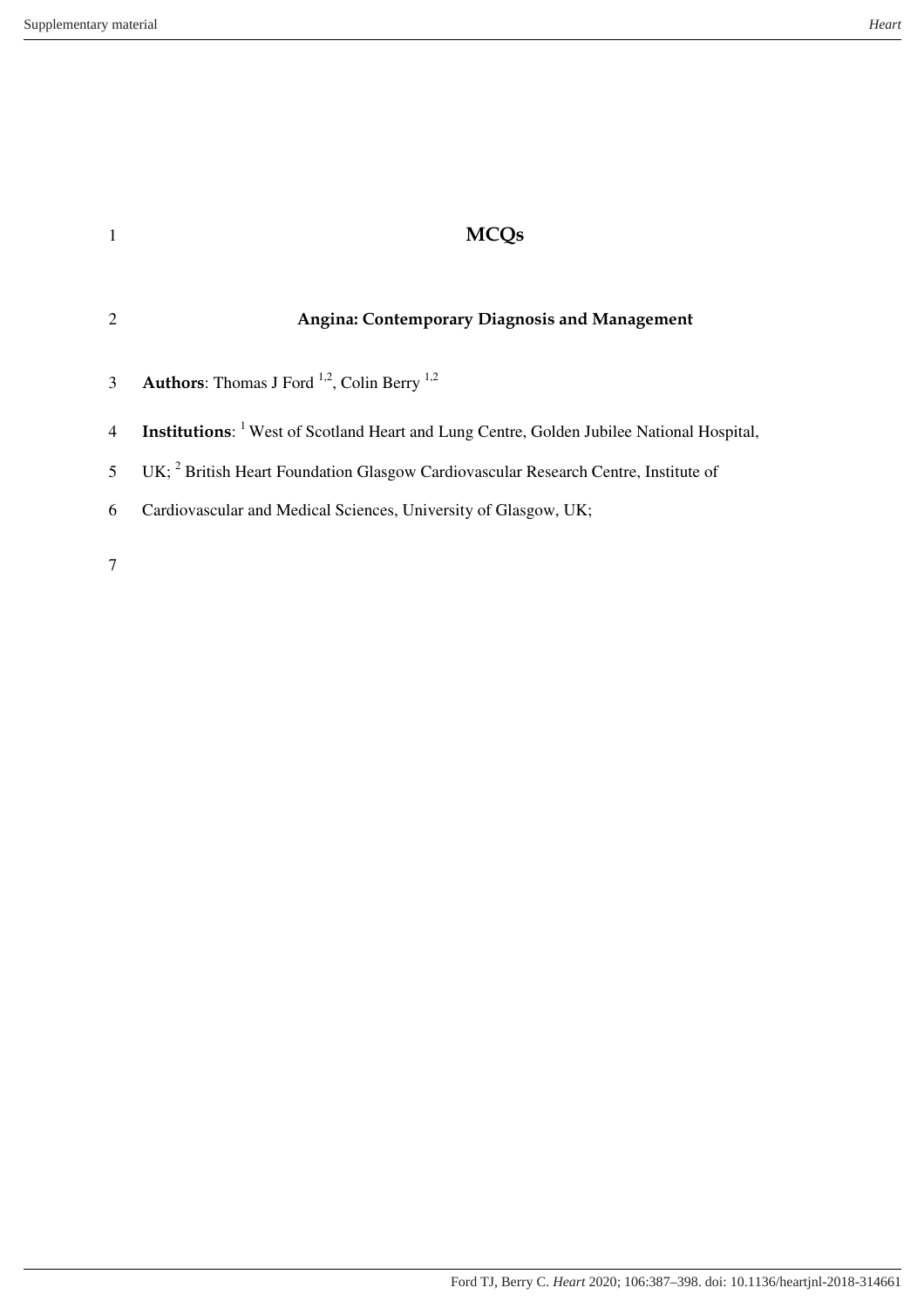## **Q1. Which of the following statements best describes coronary flow reserve**

- **(CFR):**
- A. CFR is a specific quantitative metric to assess coronary microvascular function
- B. CFR reflects endothelial dependent coronary vasorelaxation
- C. CFR is a ratio of maximal achievable myocardial blood flow to resting blood flow
- D. CFR is a more reproducible test of coronary function compared to fractional flow reserve
- (FFR)
- E. None of the above
- **Answer: C**
- CFR can be thought of as the capacity of the coronary circulation to dilate and thus increase
- flow following an increase in myocardial metabolic demands. CFR is inherently variable and
- less reproducible than FFR due to its association with resting haemodynamics. Invasive
- assessment of CFR is typically performed before and after adenosine induced hyperaemia it
- predominantly reflects endothelial independent function.

### **Q2: Which of the following best describes typical stable angina**

- A. Chest discomfort occurring at rest with a fixed duration
- B. Recent onset angina occurring with a fixed amount of exertion relieved with rest
- C. Retrosternal chest discomfort occurring with a fixed amount of exertion rapidly relieved
- with rest or GTN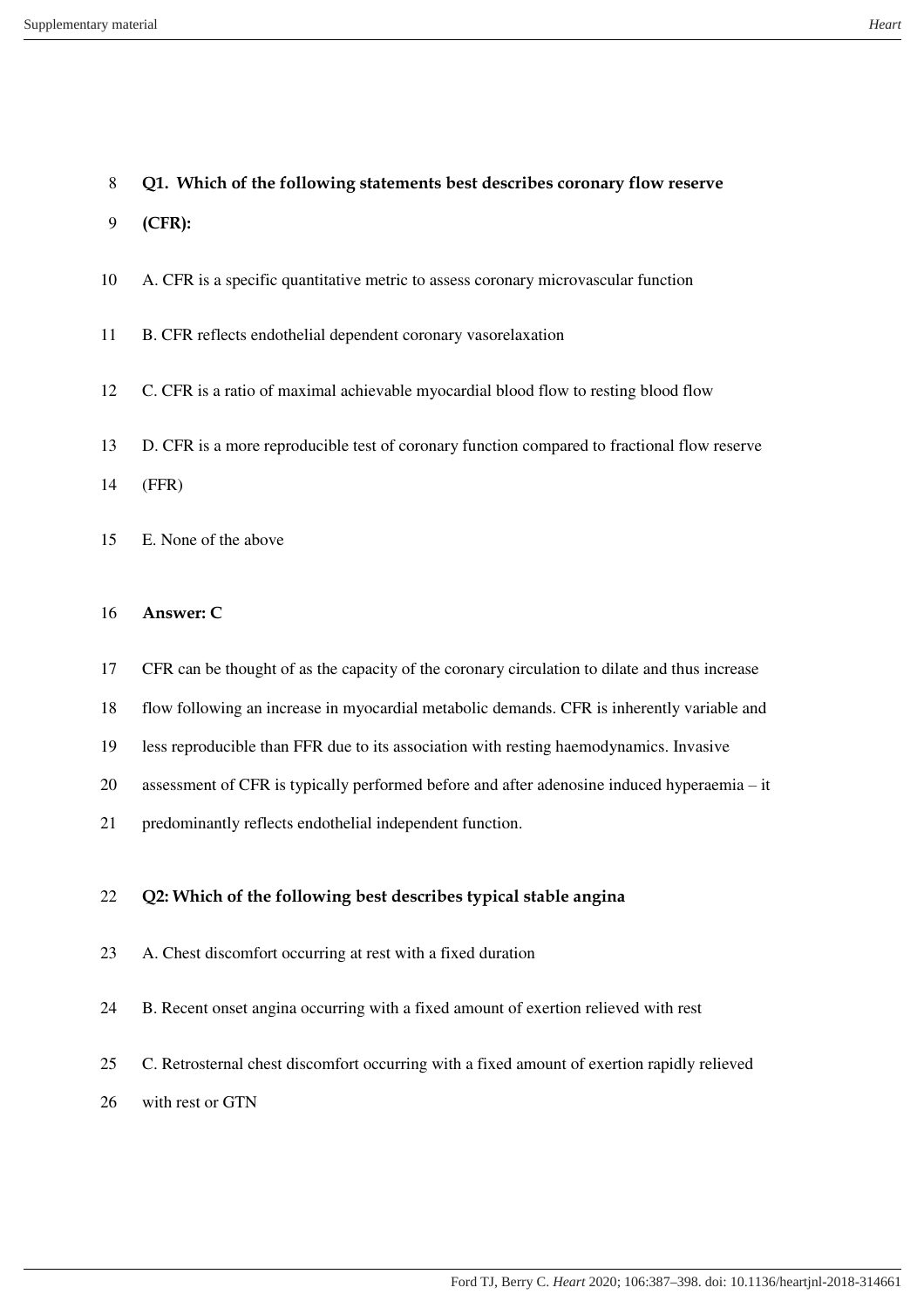- D. Angina occurring with a fixed amount of exertion that has recently required less exertion
- to bring about symptoms
- E. Exertional presyncope and dyspnoea

#### **Answer: C**

- 31 Diamond criteria for typical (definite) angina has three components<sup>1</sup>:
- 1. Substernal chest discomfort with a characteristic quality and duration
- 2. Provoked by exertion or emotional stress
- 3. Relieved by rest or nitro-glycerine
- These features of angina are incorporated into the ESC guidelines on management of stable
- angina.<sup>2</sup>

### **Q3: Which of the following investigations is most sensitive for the diagnosis of**

- **coronary artery plaque**
- A. Coronary angiography
- B. Exercise stress ECG
- C. Exercise stress echo
- D. CT coronary angiography
- E. Stress perfusion magnetic resonance imaging

### **Answer D**

- CT coronary angiography is the most sensitive tool for the diagnosis epicardial coronary
- 46 artery plaque.<sup>3</sup> In correlation study with histology, the diagnostic accuracy of CT to detect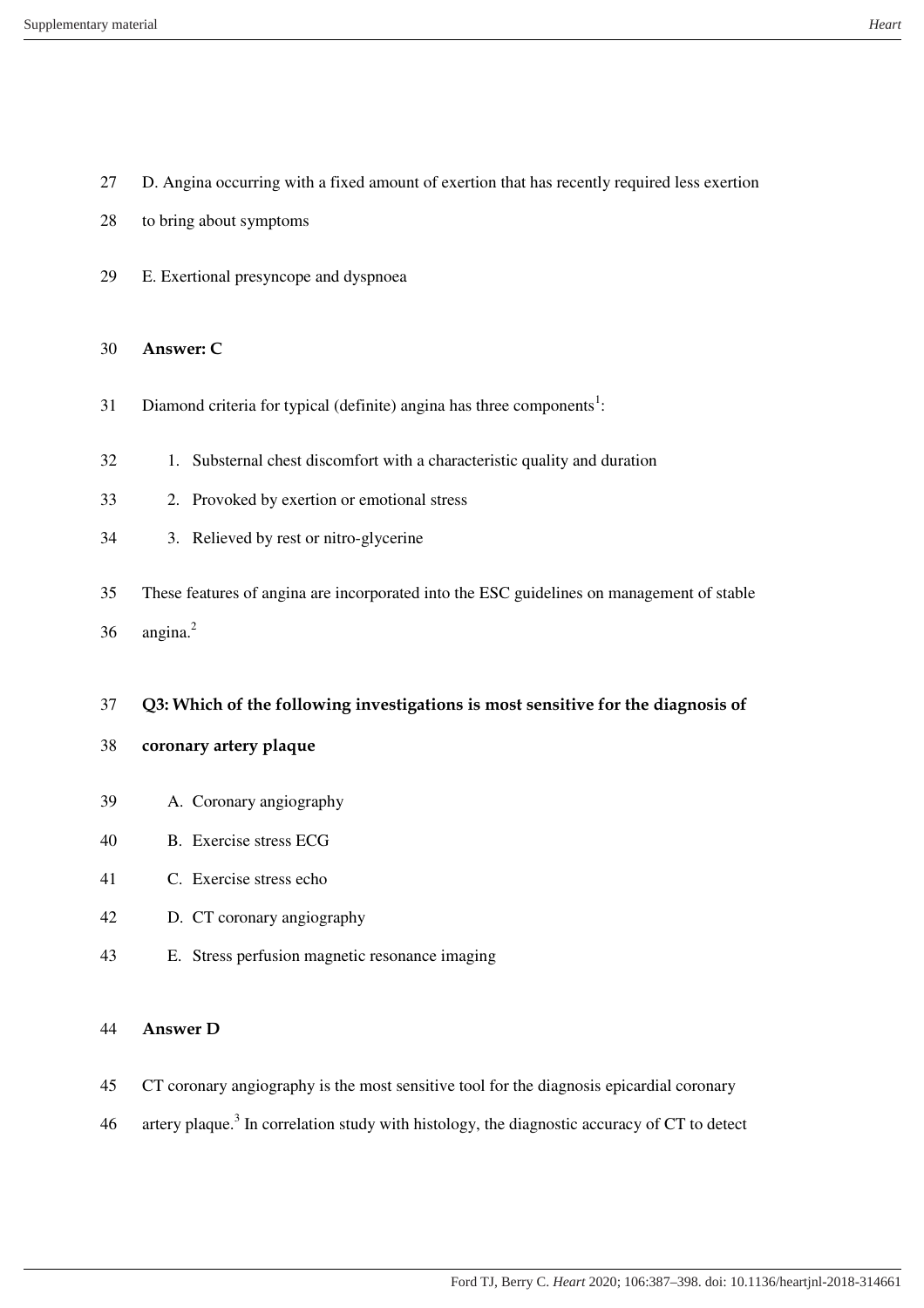| 47 | calcified plaque was $83\%$ <sup>4</sup> . Invasive angiography may miss epicardial plaque without luminal |
|----|------------------------------------------------------------------------------------------------------------|
| 48 | obstruction – this is frequently due to Glagov's phenomenon whereby positive remodelling                   |
| 49 | without lumen encroachment occurs until approximately 50% plaque burden by cross                           |
| 50 | sectional area. Functional testing is more specific for the ischaemic potential of epicardial              |
| 51 | coronary artery disease but is insensitive for the diagnosis of coronary artery plaque.                    |
|    |                                                                                                            |
| 52 | Q4: 54-year-old female with angina and abnormal stress ECG undergoes coronary                              |
| 53 | angiography and is found to have non obstructive coronary artery disease. Which                            |
| 54 | of the following is true?                                                                                  |
| 55 | A. Cardiovascular risk is similar to an asymptomatic age/sex matched control                               |
| 56 | B. Angina pectoris is excluded                                                                             |
| 57 | C. Preventative cardiovascular medicines should be stopped (statin)                                        |
| 58 | D. Coronary vasomotion disorder should be considered                                                       |
| 59 | E. Antianginal therapy should cease                                                                        |
|    |                                                                                                            |
| 60 | <b>Answer D</b>                                                                                            |
| 61 | This scenario of a patient with symptoms and/or signs of ischaemia and no obstructive                      |
| 62 | coronary artery disease (INOCA) is increasingly recognised. Diffuse but non obstructive                    |
| 63 | plaque disease is associated with an increased cardiovascular risk which is more                           |

- 64 pronounced in women more than men.<sup>5</sup> Coronary vasomotion disorders should be
- considered as a unifying diagnosis for this lady with primary microvascular angina the
- most common cause of INOCA. She should be treated with beta-blockers in the first
- instance.<sup>6</sup>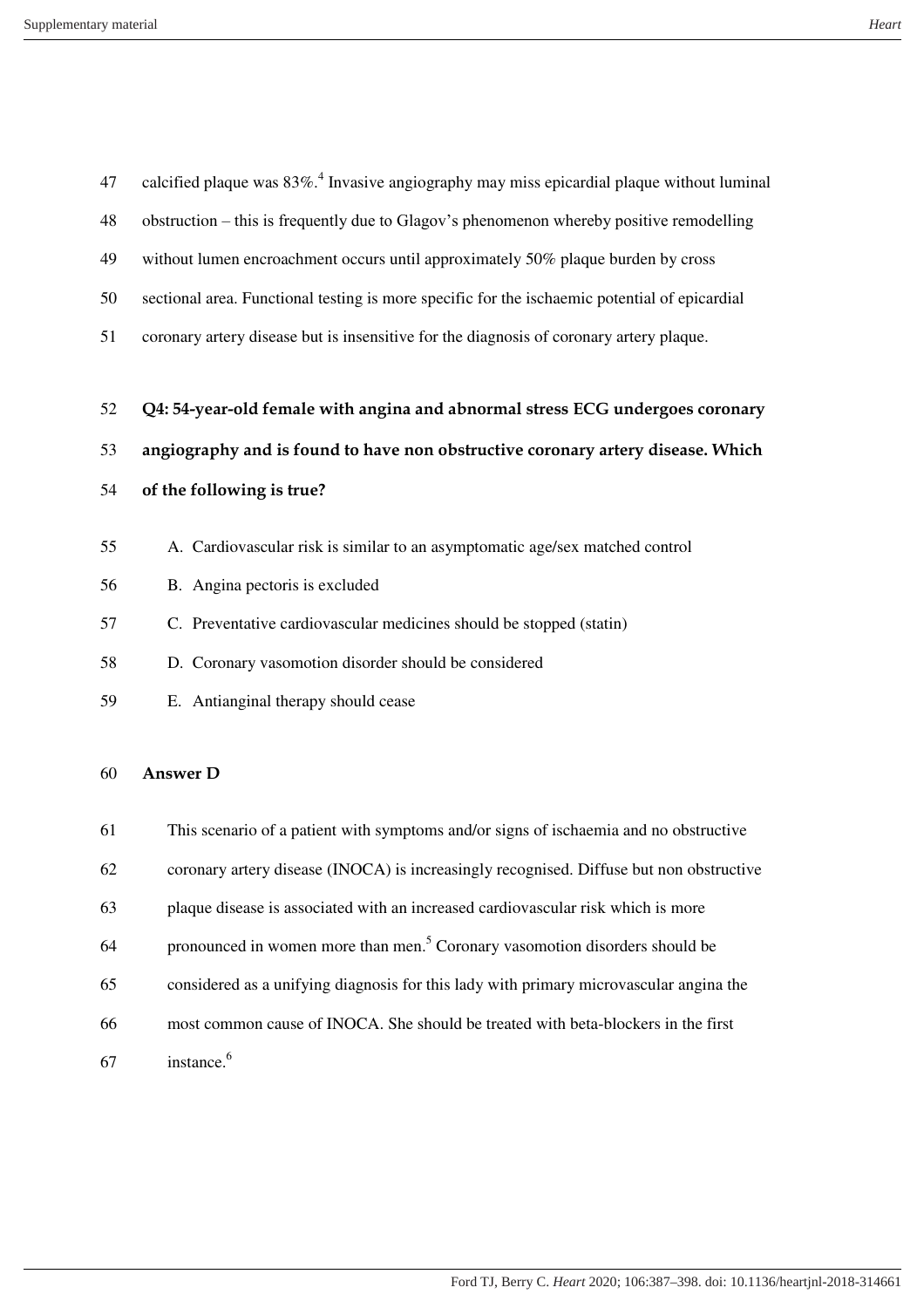#### Supplementary material *Heart*

| 68 |         | Q5: Which of the following meets diagnostic criteria for definite vasospastic         |
|----|---------|---------------------------------------------------------------------------------------|
| 69 | angina? |                                                                                       |
| 70 |         | A. Nitrate responsive angina without obstructive coronary artery disease              |
| 71 |         | B. Angina with diurnal variation, transient ischaemia on ECG monitoring and transient |
| 72 |         | total or subtotal coronary artery occlusion (>90% constriction) with provocation      |
| 73 |         | during angiography                                                                    |
| 74 |         | C. Atypical chest pain, negative stress ECG but T wave inversion and 50% LAD          |
| 75 |         | constriction with ACh during coronary angiography                                     |
| 76 |         | D. Unexplained cardiac arrest preceded by chest pain with irregular non obstructive   |
| 77 |         | lesion on coronary angiogram                                                          |
| 78 |         | E. Atypical chest pain and dyspnoea during mental stress                              |
|    |         |                                                                                       |

#### **Answer B**

| 80 | The first international standardised guidelines on diagnosis of VSA state: 'Definitive     |
|----|--------------------------------------------------------------------------------------------|
| 81 | vasospastic angina' is diagnosed if nitrate-responsive angina is evident during            |
| 82 | spontaneous episodes and either the transient is chaemic ECG changes during the            |
| 83 | spontaneous episodes or coronary artery spasm criteria are fulfilled. Spasm criteria       |
| 84 | require >90% constriction of epicardial coronary artery spontaneously or in response to    |
| 85 | acetylcholine with reproduction of angina and ischaemic ECG changes". <sup>7</sup> Calcium |
| 86 | channel blockers are very effective first line therapy in over 90% of cases.               |

# **Q6: Which of the following statements regarding myocardial revascularisation is correct?**

A. Improves prognosis for certain patient groups or specific subsets of coronary anatomy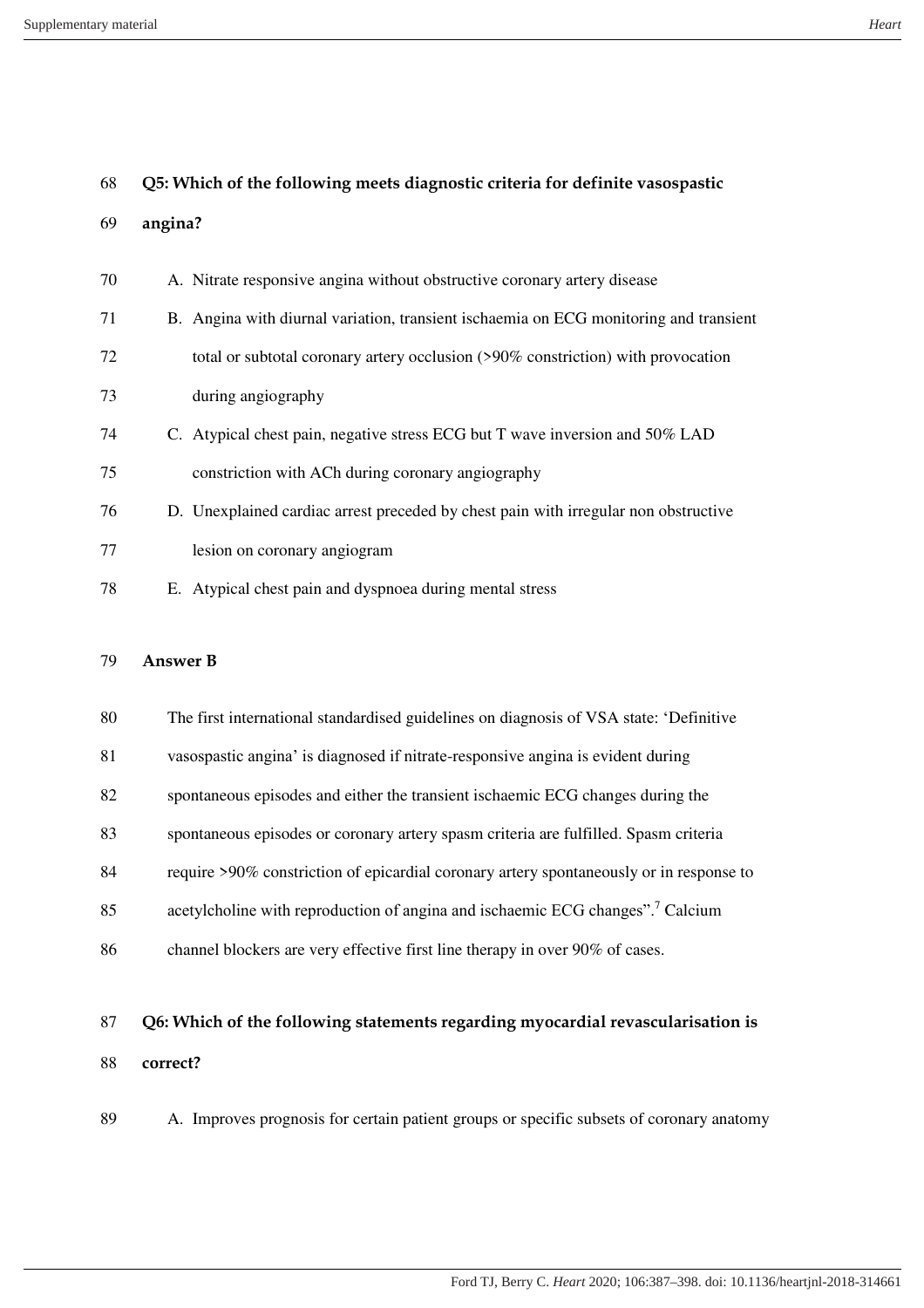| 90  | B. Has no proven benefit unless CAD involves the left main coronary artery                                       |
|-----|------------------------------------------------------------------------------------------------------------------|
| 91  | C. Visual assessment of the coronary angiogram is the gold standard for determining                              |
| 92  | whether revascularisation of a coronary stenosis is appropriate                                                  |
| 93  | D. Patients should be on at least three concurrent antianginal agents before considering                         |
| 94  | revascularisation                                                                                                |
| 95  | E. All patients with coronary artery disease should be discussed at a heart team                                 |
| 96  | (multidisciplinary meeting) before undergoing myocardial revascularisation.                                      |
|     |                                                                                                                  |
| 97  | Answer A.                                                                                                        |
| 98  | Recent evidence shows that compared to medical therapy alone, CAD patients                                       |
| 99  | randomised to coronary revascularisation with either stents <sup>8</sup> or coronary artery bypass               |
| 100 | grafting $(CABG)^9$ have more effective angina reduction and lower risk of major adverse                         |
| 101 | cardiac events. The ESC guidelines on management of stable coronary artery disease                               |
| 102 | support myocardial revascularisation to improve symptoms in haemodynamically                                     |
| 103 | significant coronary stenosis with insufficient response to optimized medical therapy.                           |
| 104 | Patient wishes should be taken into account regarding the intensity of anti-anginal                              |
| 105 | therapy. Revascularisation for asymptomatic ischaemia may be considered in patients                              |
| 106 | with large ischaemic burden (left main/proximal left anterior descending artery stenosis                         |
| 107 | >50%) or two/three vessel disease in patients with presumed ischaemia cardiomyopathy                             |
| 108 | (LVEF $\langle 35\% \rangle$ ). <sup>2</sup> The visual assessment of a coronary angiogram may be misleading and |
| 109 | invasive physiological interrogation of a stenosis may help to determine the ischaemic                           |
| 110 | potential of a lesion. Not all patients with CAD need discussed at heart team meetings                           |
| 111 | (e.g. single vessel disease with simple anatomy).                                                                |
|     |                                                                                                                  |